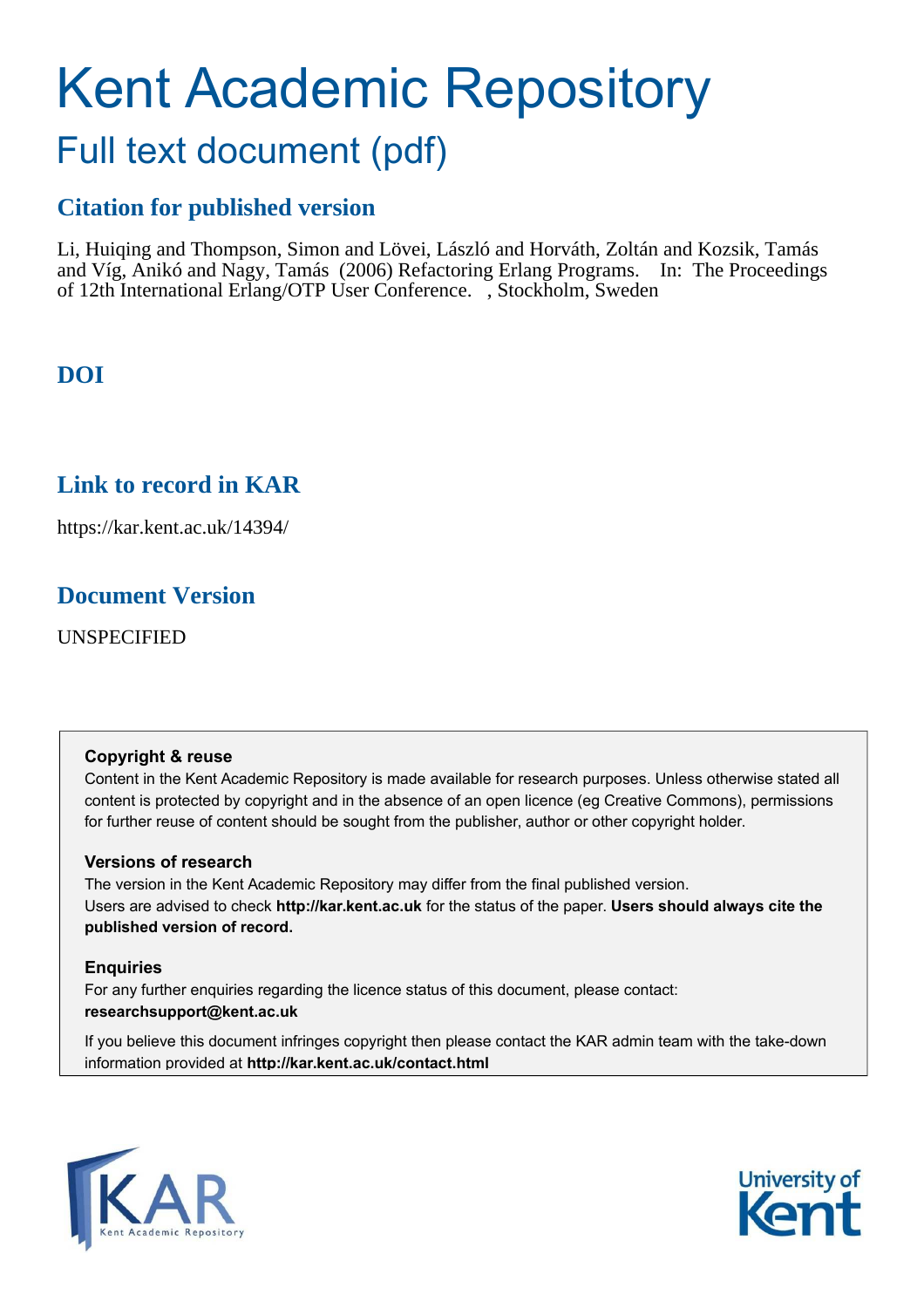### Refactoring Erlang Programs <sup>∗</sup>

Huiqing Li, Simon Thompson University of Kent, UK

László Lövei, Zoltán Horváth, Tamás Kozsik, Anikó Víg, Tamás Nagy Eötvös Loránd University, Hungary

#### Abstract

We describe refactoring for Erlang programs, and work in progress to build two tools to give machine support for refactoring systems written in Erlang. We comment on some of the peculiarities of refactoring Erlang programs, and describe in some detail a number of refactorings characteristic of Erlang.

#### 1. Introduction

Refactoring [\[6\]](#page-9-0) is the process of improving the design of a program without changing its external behaviour. Behaviour preservation guarantees that refactoring does not introduce (or remove) any bugs. Separating general software updates into functionality changes and refactorings has well-known benefits. While it is possible to refactor a program by hand, tool support is invaluable as it is more reliable and allows refactorings to be done (and undone) easily. Refactoring tools can ensure the validity of refactoring steps by automating both the checking of the conditions for the refactoring and the refactoring transformation itself, making the process less painful and error-prone.

Refactoring has been applied to a number of languages and paradigms, but most of the work in building tools has concentrated on object-oriented programming. In this paper we report on work in progress at our universities to build tools to support the refactoring of Erlang programs.

The paper begins with a brief introduction to refactoring, which is followed by a discussion of the particular question of refactoring Erlang systems. We then <span id="page-1-0"></span>describe the approaches taken by our two teams: in a nutshell, the Kent team work over a enriched abstract syntax tree  $(AST)$ , whereas the research at Eötvös Loránd University builds the representation in a relational database.

After describing the systems we speculate on what refactorings are the most appropriate to Erlang and are most useful to the working Erlang programmer, before concluding and surveying future work for both teams.

#### <span id="page-1-1"></span>2. Refactoring

Refactorings transform the structure of a program with out changing its functionality. They are characterised by being *diffuse* and *bureaucratic*. They ate diffuse in the sense that a typical refactoring will affect the whole of a module or set of modules, rather than a single definition in a program, which is often the case for a program optimising transformation. They are bureaucratic in that they require attention to detail; for instance, taking into account the binding structure of a program.

Refactorings are not simply syntactic. In order to preserve the functionality of a program, refactorings require awareness of various aspects of the semantics of the program including types and module structure and most importantly the *static semantics* of the program: that is the scope of definitions, the binding structure of the program (the association between the use of an identifier and its definition), the uniqueness of definitions and so forth.

Each refactoring comes with a set of side conditions, which embody when a refactoring can be applied to a program without changing its meaning. Our experience of building refactoring tools so far shows that for most refactorings, the side-condition analysis is more complex than the program transformation part. Taking

<sup>∗</sup> Supported by EPSRC in the UK, GVOP-3.2.2-2004-07-0005/3.0 ELTE IKKK, Ericsson Hungary, Bolyai Research Fellowship and ELTE CNL in Hungary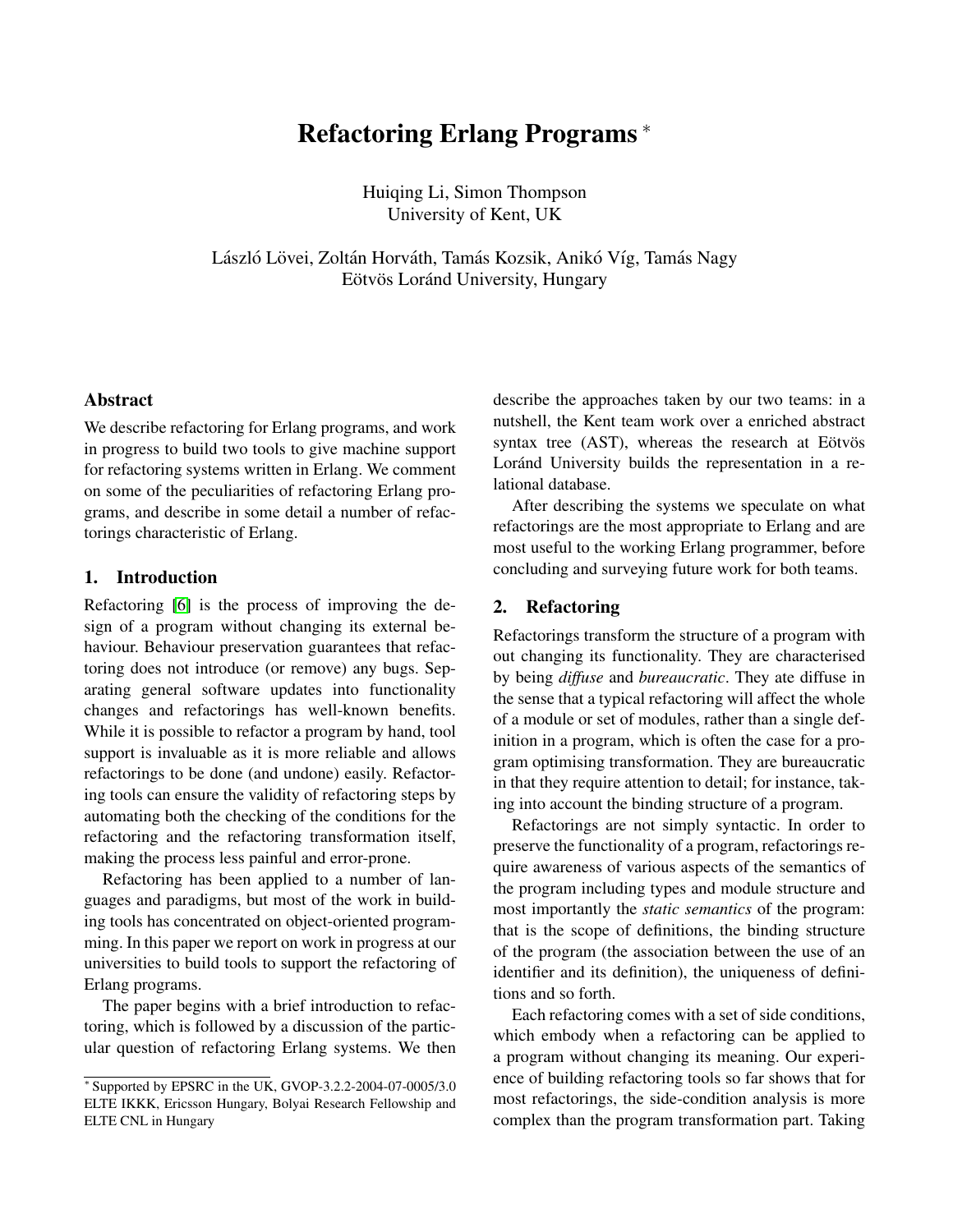a concrete example, the general side conditions for renaming an identifier could be as follows.

*The existing binding structure should not be affected. No binding for the new name may intervene between the binding of the old name and any of its uses, since the renamed identifier would be captured by the renaming. Conversely, the binding to be renamed must not intervene between bindings and uses of the new name.*

<span id="page-2-1"></span>These side-conditions apply to most programming languages. However, each programming language may also impose its own particular constraints on this refactoring. For example, in an Erlang program using the OTP library, a user should not rename certain functions exported by a call-back module. For some languages, refactoring conditions can be checked at compile time; the more dynamic nature of Erlang means that some necessary conditions can only decided at run-time; we return to this point below.

#### 2.1 Tool Support for Refactorings

<span id="page-2-2"></span>Although it is possible to refactor a program manually, it would be both tedious and error-prone to refactor large programs this way. Interactive tool support for refactoring is therefore necessary, as it allows refactorings to be performed easily and reliably and to be undone equally easily.

A refactoring tool needs to get access to both the syntactic and static semantic information of the program under refactoring. While detailed implementation techniques might be different, most refactoring tools go through the following process: first transform the program source to some internal representation, such as an abstract syntax tree (AST) or database table; then analyse the program to extract the necessary static semantic information, such as the binding structure of the program, type information and so forth.

After that, program analysis is carried out based on the internal representation of the program and the static semantics information to validate the side-conditions of the refactoring. If the side-conditions are not satisfied, the refactoring process stops and the original program is unchanged, otherwise the internal representation of the program is transformed according to the refactoring. Finally, the transformed representation of the program need to be presented to the programmer in program source form, with comments and the original program appearance preserved as much as possible.

```
-module (sample).
-export([printList/1]).
printList([H|T]) ->
    io:format("p\nm", [H]),
    printList(T);
printList([]) -> true.
```
Figure 1. The initial program

```
-module (sample).
-export([printList/1, broadcast/1]).
printList([H|T]) ->
    \text{io:format}("^{\sim}p\n\cdot n", [H]),printList(T);
printList([]) -> true.
broadcast([H|T]) ->
    H ! "The message",
    broadcast(T);
broadcast([]) -> true.
```
Figure 2. Adding a new function naïvely

The Kent group are responsible for the project 'Refactoring Functional Programs' [\[7\]](#page-9-1), which has developed the Haskell Refactorer, HaRe [\[9\]](#page-9-2), providing support for refactoring Haskell programs. HaRe is a mature tool covering the full Haskell 98 standard, including "notoriously nasty" features such as monads, and is integrated with the two most popular development environments for Haskell programs: Vim and (X)Emacs. HaRe refactorings apply equally well to single- and multiple-module projects. HaRe is itself implemented in Haskell.

Haskell layout style tends to be idiomatic and personal, especially when a standard layout is not enforced by the program editor, and so needs to be preserved as much as possible by refactorings. HaRe does this, and also retains comments, so that users can recognise their source code after a refactoring. The current release of HaRe supports 24 refactorings, and also exposes an API [\[10\]](#page-9-3) for defining Haskell refactorings and program transformations.

#### 3. Refactoring Erlang Programs

Figures [1](#page-1-0) - [5](#page-2-0) illustrate how refactoring techniques can be used in the Erlang program development process.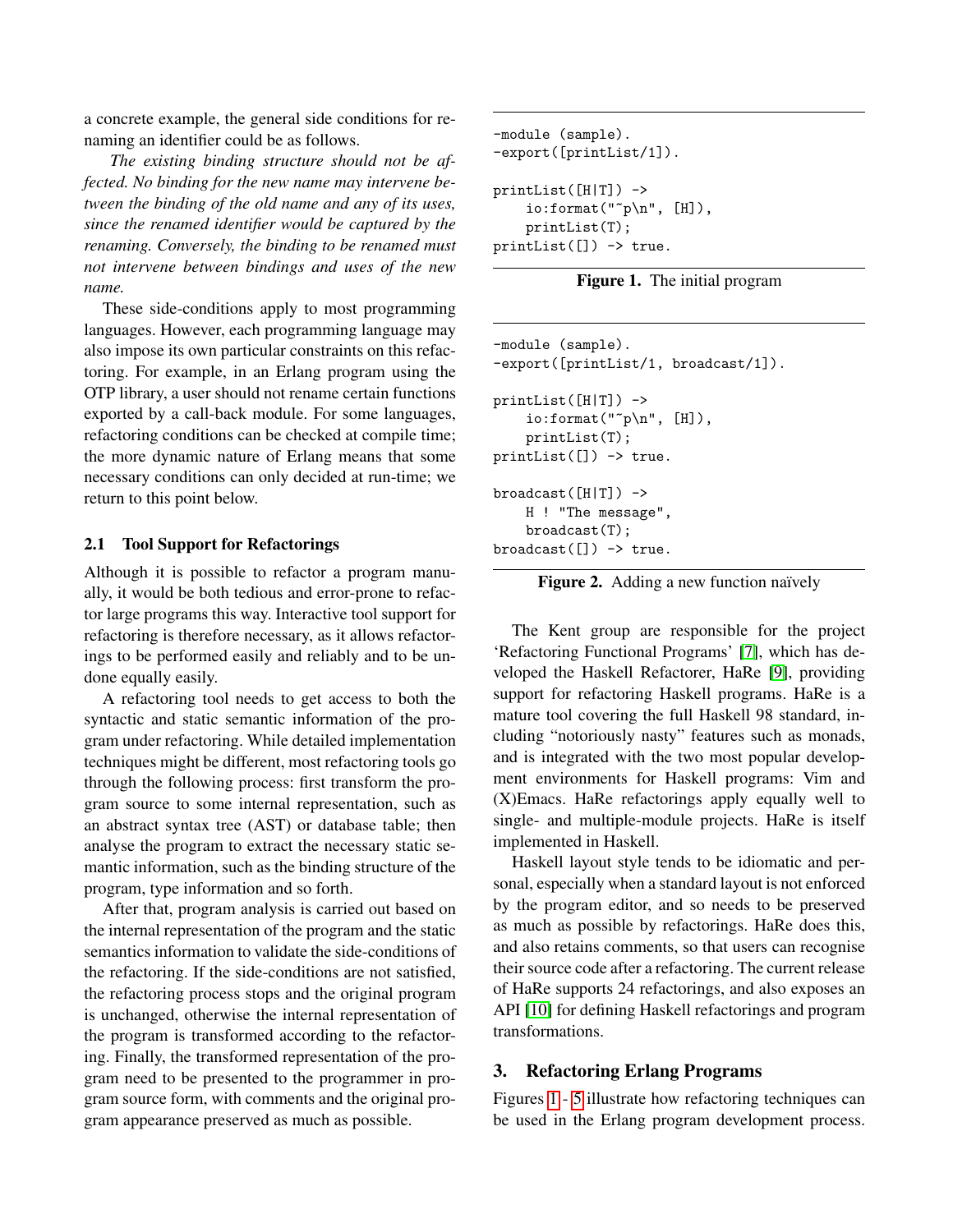```
-module (sample).
-export([printList/1]).
printList(L) ->
    printList(fun(H) ->
        io:format("p\nm", [H]) end, L).
printList(F,[H|T]) \rightarrowF(H),
    printList(F, T);
printList(F,[]) -> true.
```
Figure 3. The program after generalisation

```
-module (sample).
-export([printList/1]).
printList(L) ->
     for \text{Each}(\text{fun}(H)) \rightarrow\verb|io:format("^p\n', [H]) end, L|.for \text{Each}(F, [H|T]) \rightarrowF(H),
     forEach(F, T);
for \text{Each}(F, [] -> true.
```

|  |  |  |  | Figure 4. The program after renaming |
|--|--|--|--|--------------------------------------|
|--|--|--|--|--------------------------------------|

The example presented here is small-scale, but it is chosen to illustrate aspects of refactoring which can scale to larger programs and multi-module systems.

In Figure [1,](#page-1-0) the function printList/1 has been defined to print all elements of a list to the standard output. Next, suppose the user would like to define another function, broadcast/1, which broadcasts a message to a list of processes. broadcast/1 has a very similar structure to printList/1, as they both iterate over a list doing something to each element in the list. Naïvely, the new function could be added by copy, paste, and modification as shown in Figure [2.](#page-1-1) However, a *refactor then modify* strategy, as shown in Figures [3](#page-2-1) - [5,](#page-2-0) would make the resulting code easier to maintain and reuse.

Figure [3](#page-2-1) shows the result of generalising the function printList on the sub-expression

```
io:format("^p/n", [H])
```
The expression contains the variable H, which is only in scope within the body of printList. Instead of generalising over the expression itself, the transforma-

```
-module (sample).
-export([printList/1, broadcast/1]).
printList(L) ->
     for \text{Each}(\text{fun}(H)) \rightarrowio:format("p\nm", [H]) end, L).
broadcast(Pids)->
     for \text{Each}(\text{fun}(H)) \rightarrowH ! "The message" end, Pids).
for \text{Each}(F, [H|T]) \rightarrowF(H),
     forEach(F, T);
for \text{Each}(F, [] -> true.
```


tion is achieved by first abstracting over the free variable H, and by making the generalised parameter a *function* F. In the body of printList the expression io:format("~p/n", H]) has been replaced with F applied to the local variable H.

The arity of the printList has thus changed; in order to preserve the interface of the module, we create a new function, printList/1, as an application instance of printList/2 with the first parameter supplied with the function expression:

fun(H)  $\rightarrow$  io:format(" $\gamma$ n", [H]) end.

Note that this transformation gives printList a functional argument, thus making it a characteristically 'functional' refactoring.

Figure [4](#page-2-2) shows the result of renaming printList/2 to forEach/2. The new function name reflects the functionality of the function more precisely. In Figure [5,](#page-2-0) function braodcast/1 is added as another application instance of forEach/2.

Refactorings to generalise a function definition and to rename an identifier are typical structural refactorings, implemented in our work on both Haskell and Erlang.

#### 3.1 Language Issues

In working with Erlang we have been able to compare our experience with what we have done in writing refactorings for Haskell. Erlang is a smaller language than Haskell, and in its pure functional part, very straightforward to use. It does however have a number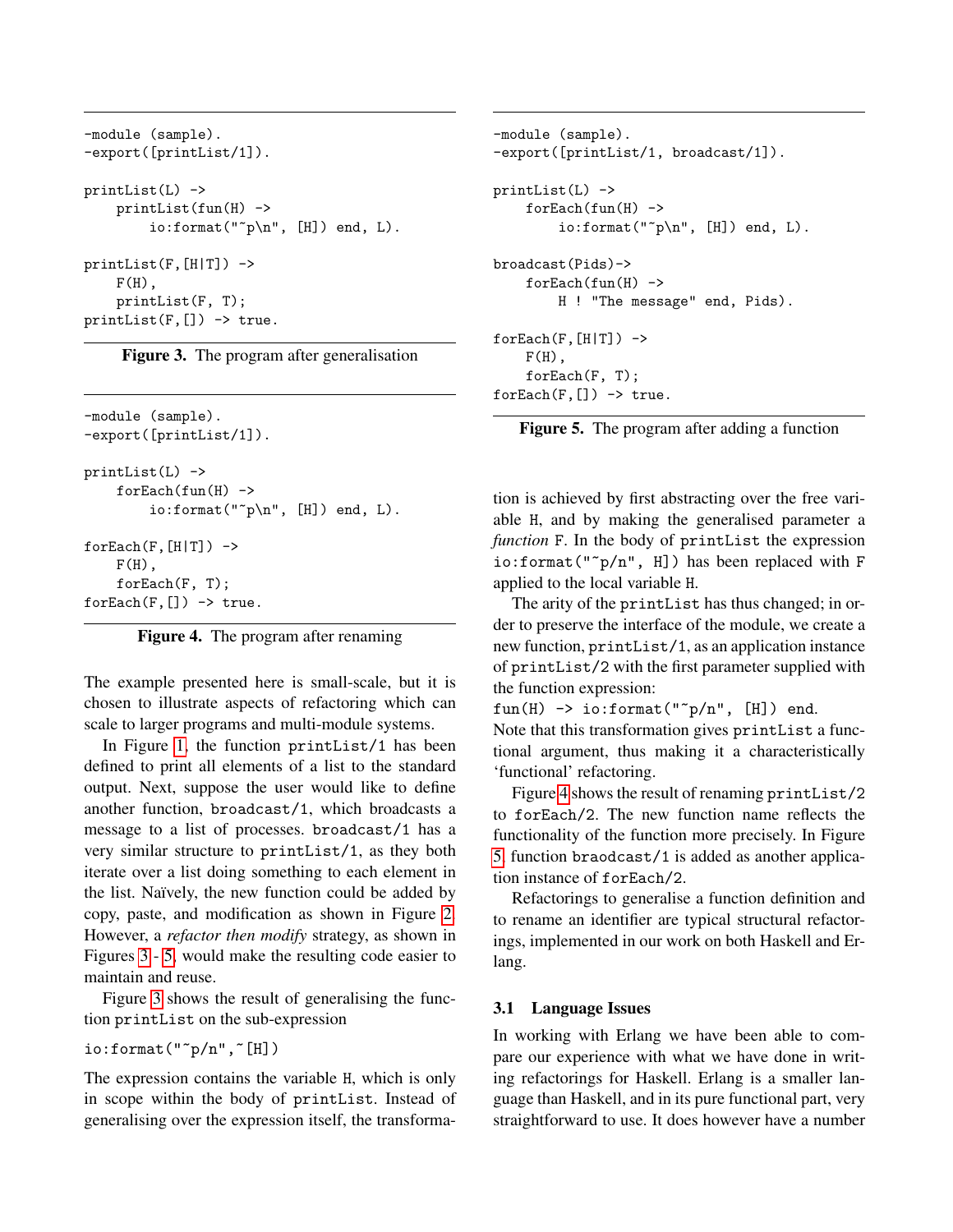of irregularities in its static semantics, such as the fact that it is possible

- to have multiple defining occurrences of identifiers, and
- to nest scopes, despite the perception that there is no shadowing of identifiers in Erlang.

Erlang is also substantially complicated by its possibilities of reflection: function names, which are atoms, can be computed dynamically, and then called using the apply operator; similar remarks apply to modules. Thus, in principle it is impossible to give a complete analysis of the call structure of an Erlang system statically, and so the framing of side-conditions on refactorings which are both necessary and sufficient is impossible.

<span id="page-4-0"></span>Two solutions to this present themselves. It is possible to frame *sufficient* conditions which prevent dynamic function invocation, hot code swap and so forth. Whilst these conditions can guarantee that behaviour is preserved, they will in practice be too stringent for the practical programmer. The other option is to *articulate* the conditions to the programmer, and to pass the responsibility of complying with them to him or her. This has the advantage of making explicit the conditions without over restricting the programmer through statically-checked conditions. It is, of course, possible to insert assertions into the transformed code to signal condition transgressions.

Compared to Haskell users, Erlang users are more willing to stick to the standard layout, on which the Erlang Emacs mode is based. Therefore a pretty-printer which produces code according to the standard layout is more acceptable to Erlang users.

#### 3.2 Infrastructure Issues

<span id="page-4-1"></span>A number of tools support our work with Erlang. Notable among these is the syntax-tools package which provides a representation of the Erlang AST within Erlang. The extensible nature of the package allows syntax trees to be equipped with additional information as necessary. For example, Erlang Syntax Tools provides functionalities for reading comment lines from Erlang source code, and for inserting comments as attachments on the AST at the correct places; and also the functionality for pretty printing of abstract Erlang syntax trees decorated with comments.

The *Distel* infrastructure helps us to integrate refactorings with Emacs, and thus make them available within the most popular Erlang IDE.

#### 4. Our Approaches

Both University of Kent and Eötvös Loránd University are now in the process of building a refactoring tool for Erlang programs, however different techniques have been used to represent and manipulate the program under refactoring. The Kent approach uses the *annotated abstract syntax tree* (AAST) as the internal representation of Erlang programs, and program analysis and transformation manipulate the AASTs directly; whereas the Eötvös Loránd approach uses relational database, MySQL, to store both syntactic and semantic information of the Erlang program under refactoring, therefore program analysis and transformation are carried out by manipulating the information stored in the database.

One thing that is common between the two refactoring tools is the interface. Both refactoring tools are embedded in the Emacs editing environment, and both make use of the functionalities provided by Distel [\[8\]](#page-9-4), an Emacs-based user interface toolkit for Erlang, to manage the communication between the refactoring tool and Emacs.

In this section, we first illustrate the interface of the refactoring tools, explain how a refactoring can be invoked, then give an overview of the two implementation approaches. A preliminary comparison of the two approaches follows.

#### 4.1 The Interface

While the catalogue of supported refactorings is slightly different at this stage, the interfaces of the two refactoring tools share the same look and feel. In this paper, we take the refactoring tool from University of Kent as an example to illustrate how the tool can be used.

A snapshot of the Erlang refactorer, which is called *Wrangler*, is shown in Figure [6.](#page-4-0) To perform a refactoring, the source of interest has to be selected in the editor first. For instance, an identifier is selected by placing the cursor at *any* of its occurrences; an expression is selected by highlighting it with the cursor. Next, the user chooses the refactoring command from the *Refactor* menu, which is a submenu of the *Erlang* menu, and input the parameter(s) in the mini-buffer if prompted.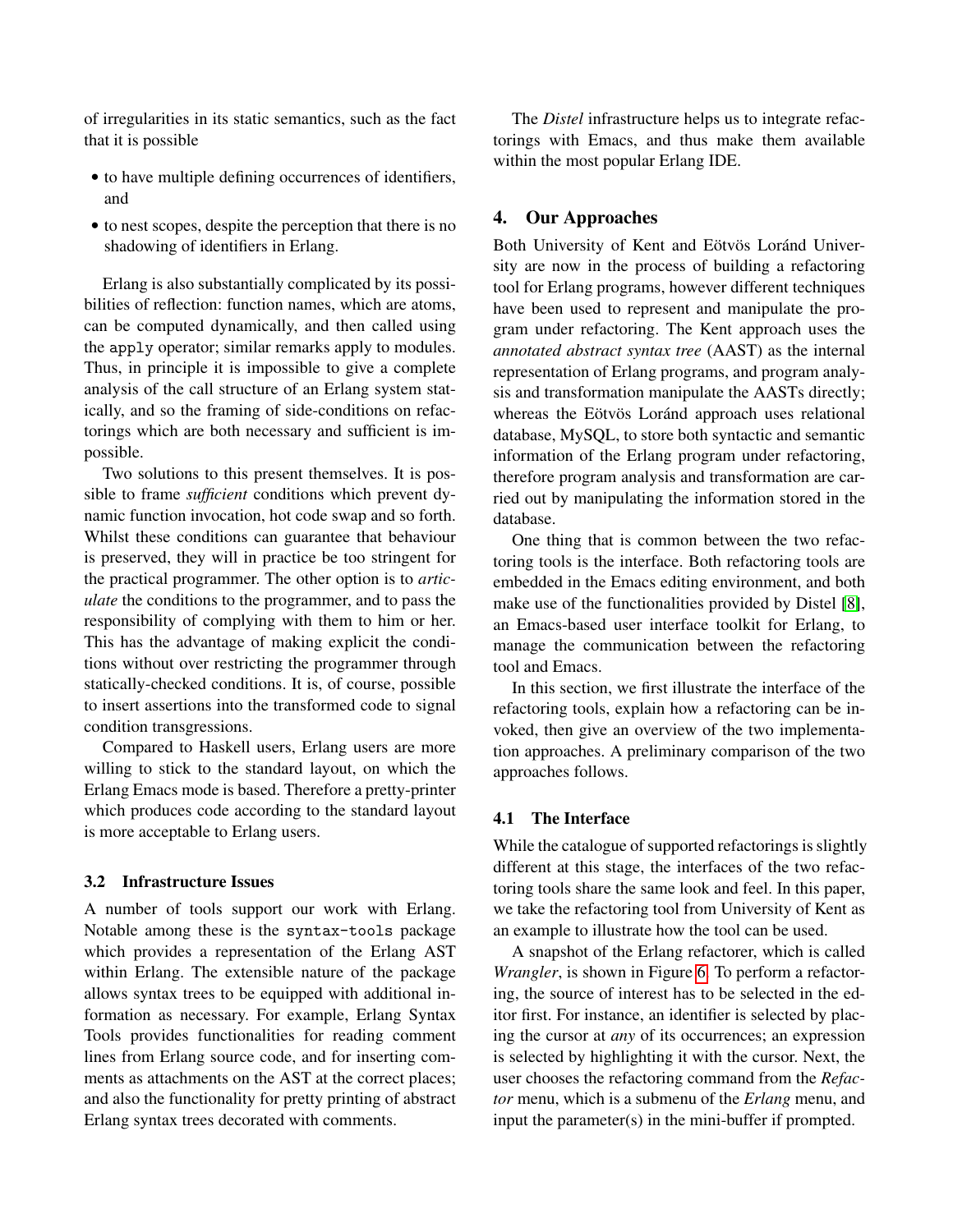| -module(test).<br>Indent<br>۱.<br>Edit<br>k.<br>-export ([test/0]).<br>Syntax Highlighting<br>Þ.<br>TAGS<br>¥.<br>repeat $(0)$ -><br>Skeletons<br>×.<br>ok:<br>repeat $(N) \rightarrow$<br>Shell<br>io:format("Hello"),<br>Compile<br>repeat $(N-1)$ .<br>Distel<br>Þ.<br>$test()$ -><br>Rename Variable Name<br>Refactor<br>repeat $(5)$ .<br>Rename Function Name<br>Version<br>Rename Module Name<br>Generalise Function Definition<br>From Tuple To Record<br>Lindo<br>Customize |  |  |  |
|--------------------------------------------------------------------------------------------------------------------------------------------------------------------------------------------------------------------------------------------------------------------------------------------------------------------------------------------------------------------------------------------------------------------------------------------------------------------------------------|--|--|--|
|                                                                                                                                                                                                                                                                                                                                                                                                                                                                                      |  |  |  |
|                                                                                                                                                                                                                                                                                                                                                                                                                                                                                      |  |  |  |
|                                                                                                                                                                                                                                                                                                                                                                                                                                                                                      |  |  |  |
|                                                                                                                                                                                                                                                                                                                                                                                                                                                                                      |  |  |  |
|                                                                                                                                                                                                                                                                                                                                                                                                                                                                                      |  |  |  |
|                                                                                                                                                                                                                                                                                                                                                                                                                                                                                      |  |  |  |
|                                                                                                                                                                                                                                                                                                                                                                                                                                                                                      |  |  |  |
|                                                                                                                                                                                                                                                                                                                                                                                                                                                                                      |  |  |  |

Figure 6. A snapshot of Wrangler

After that, the refactorer will check the selected source is suitable for the refactoring, and the parameters are valid, and the refactoring's side-conditions are satisfied. If all checks are successful, the refactoring will perform the refactoring and update the program with the new result, otherwise it will give an error message and abort the refactoring with the program unchanged.



Figure 7. A snapshot of Wrangler showing the result of generalising a definition

Figure [6](#page-4-0) shows a particular refactoring scenario. The user has selected the expression io:format("Hello") in the definition of repeat/1, has chosen the *Generalise Function Definition* command from the *Refactor* menu, and is just entering a new parameter name A in the mini-buffer. After this, the user would press the *Enter* key to perform the refactoring. The result of this refactoring is shown in Figure [7:](#page-4-1) the new parameter A has been added to the definition of repeat/1, which now becomes repeat/2, and the selected expression, wrapped in a fun-expression because of the side-effect problem, is now supplied to the call-site of the generalised function as an actual parameter.

All the implemented refactorings are module-aware. In the case that a refactoring affects more than one module in the program, a message telling which unopened files, if there is any, have been modified by the refactorer will be given after the refactoring has been successfully done. The *customize* command from the *Refactor* menu allows the user to specify the boundary of the program, i.e. the directories that will be searched and analysed by the refactorer.

*Undo* is supported by the refactorer. Applying *undo* once will revert the program back to the status right before the last refactoring performed.

#### 4.2 The Kent Approach

In this approach, the refactoring engine is built on top of the infrastructure provided by SyntaxTools [\[1\]](#page-9-5). It uses the *annotated abstract syntax tree* (AAST) as the internal representation of Erlang programs; both program analysis and transformation manipulate the AASTs directly.

#### 4.2.1 The SyntaxTools Package

<span id="page-5-0"></span>After having investigated the few available Erlang frontends, we decided to build our refactoring tool on top of the infrastructure provided by SyntaxTools. SyntaxTools is a library from the Erlang/OTP release. This library contains modules for handling Erlang abstract syntax trees (ASTs), in a way that is compatible with the "parse trees" of the standard library module erl parse, together with utilities for reading source files in unusual ways, e.g. bypassing the Erlang preprocessor, and pretty-printing syntax trees. The data types of the abstract syntax is nicely defined so that the nodes in an AST have an uniform structure, and their types are context-independent. We chose to build our refactoring tool on top of SyntaxTools for the following reasons:

• The uniform representation of AST nodes and the type information (more precisely, the syntax category of the syntax phrase represented by the node) stored in each AST node allow us to write generic functions that traverse into subtrees of an AST while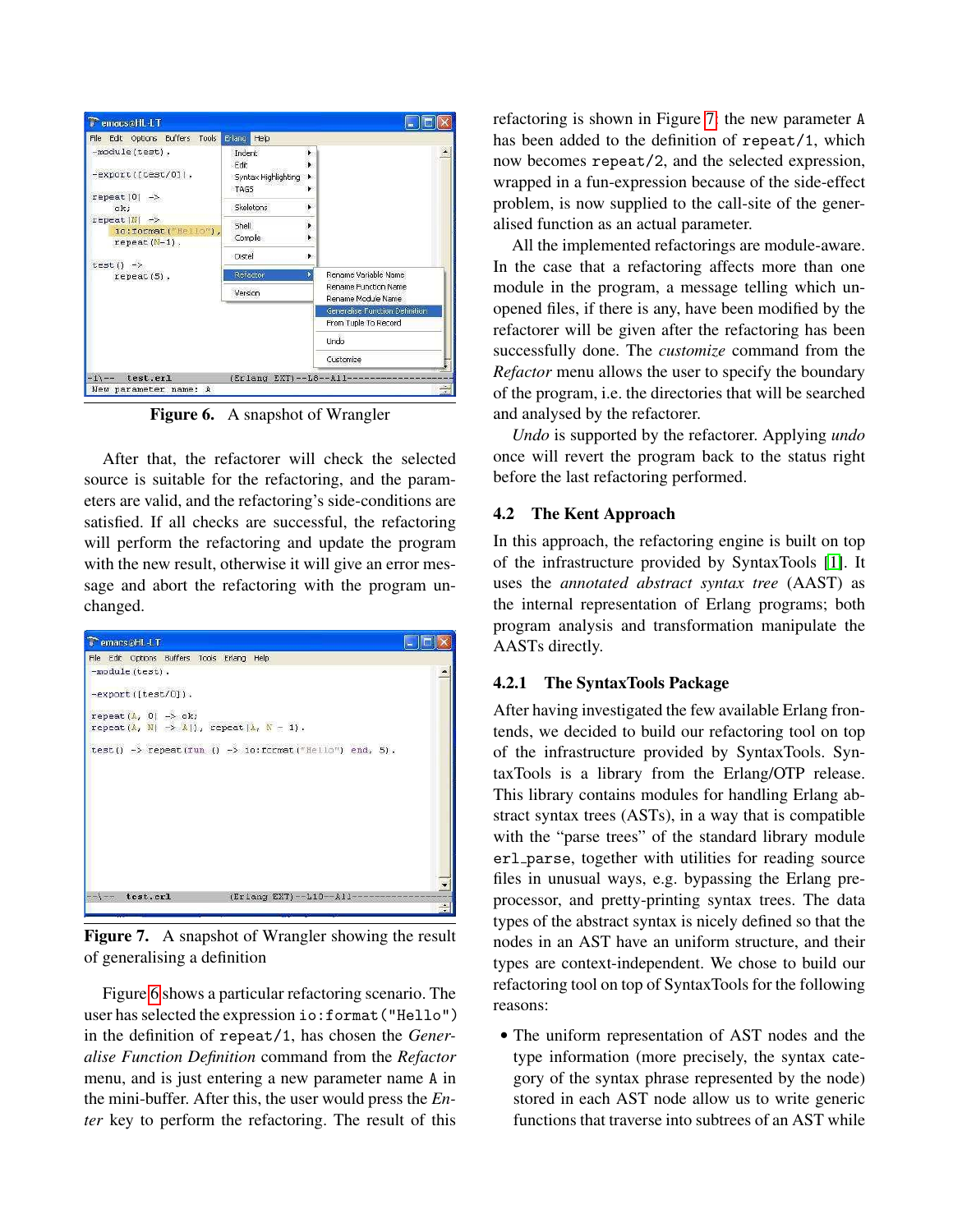<span id="page-6-0"></span>treating most nodes in an uniform way, but those nodes with a specific type in a specific way. This is a great help as both program analysis and transformation involve frequent AST traversals.

- The representation of AST nodes allows users to add their own annotations associated with each AST node. The annotation may be any terms. This facility can be used by the refactorer to attach static semantic information, or any necessary information, to the AST nodes.
- SyntaxTools also contains functionalities for attaching comments to the ASTs representing a program, and a pretty-printer for printing Erlang ASTs attached with comments. This liberates us from the comment-preservation problem, which is also critical for a refactoring tool to be usable in practice. While a pretty-printer could produce a program that has a slightly different appearance with the original one, this does not seem to be a big problem in a community where people tend to accept and use the standard program layout rules.

#### 4.2.2 Adding Static Semantics, Locations, and Type Information

<span id="page-6-1"></span>SyntaxTools provides the basic infrastructure for sourceto-source Erlang program transformation, even some utility functions for free/bound variable analysis, AST traversals, etc, to ease the analysis of source code structure. However, in order to make program analysis, transformation, as well as the mapping from textual presentation of a syntax phrase to its AST presentation easier, we have annotated the ASTs produced by SyntaxTools with even more information, therefore comes the *Annotated Abstract Syntax Tree* (AAST). What follows summaries the main information we have added, or are trying to add, to the Erlang AST.

• Binding information. The binding information of variables and function names is annotated in the AST in terms of defining and use locations. For example, each occurrence of a variable node in the AST is annotated with its occurrence location in the source, as well as the location where it is defined. Locations are presented by the combination of filename, line number, and column number (the standard Erlang lexer and parser had to be modified in order to get the column number). With the binding information, we can easily check whether two vari-

able/function names refer to the same thing just by looking at their defining locations.

- Range information. Each AST node is annotated with its start and end location in the source code. This makes it easier to map a syntax phrase selected from the textual representation in the editor to its AST representation.
- Category information. The original abstract Erlang syntax does distinguish different kinds of syntax categories, such as functions, attributes, if-expressions, etc. The category information introduced here is mainly to distinguish expressions from patterns.
- Type information. Type information is necessary for some refactorings, and some refactorings require even more refined information than the basic data types defined in Erlang. For example, suppose the same atom, foo say, is used as both a module name and a function name in the program. In this case, renaming the module name foo may need to know whether an occurrence of the atom foo refers the module name being renamed or the function name; therefore, simply knowing the type of foo is *atom* is not enough. Adding type information to the AST is currently work-in-progress; we are investigating whether the functionalities provided by TypEr [\[11\]](#page-9-6), a type annotator for Erlang code, can be used to retrieve the necessary type information.

#### 4.2.3 The Implementation Architecture

Figure [8](#page-5-0) summaries the implementation architecture of Wrangler.



Figure 8. The Implementation Architecture

#### 4.3 The Eötvös Loránd Approach

<span id="page-6-3"></span>Instead of annotating the ASTs with information that is necessary for program analysis and transformation, in this approach, we use a relational database, MySQL, to store both abstract Erlang syntax trees and the associated static semantic information, and use SQL to manipulate the stored information. This approach is mainly influenced by the experience from refactoring Clean programs [\[17,](#page-9-7) [4\]](#page-9-8).

<span id="page-6-2"></span>In the relational database representation, there are two kinds of tables: tables that store the AST, and tables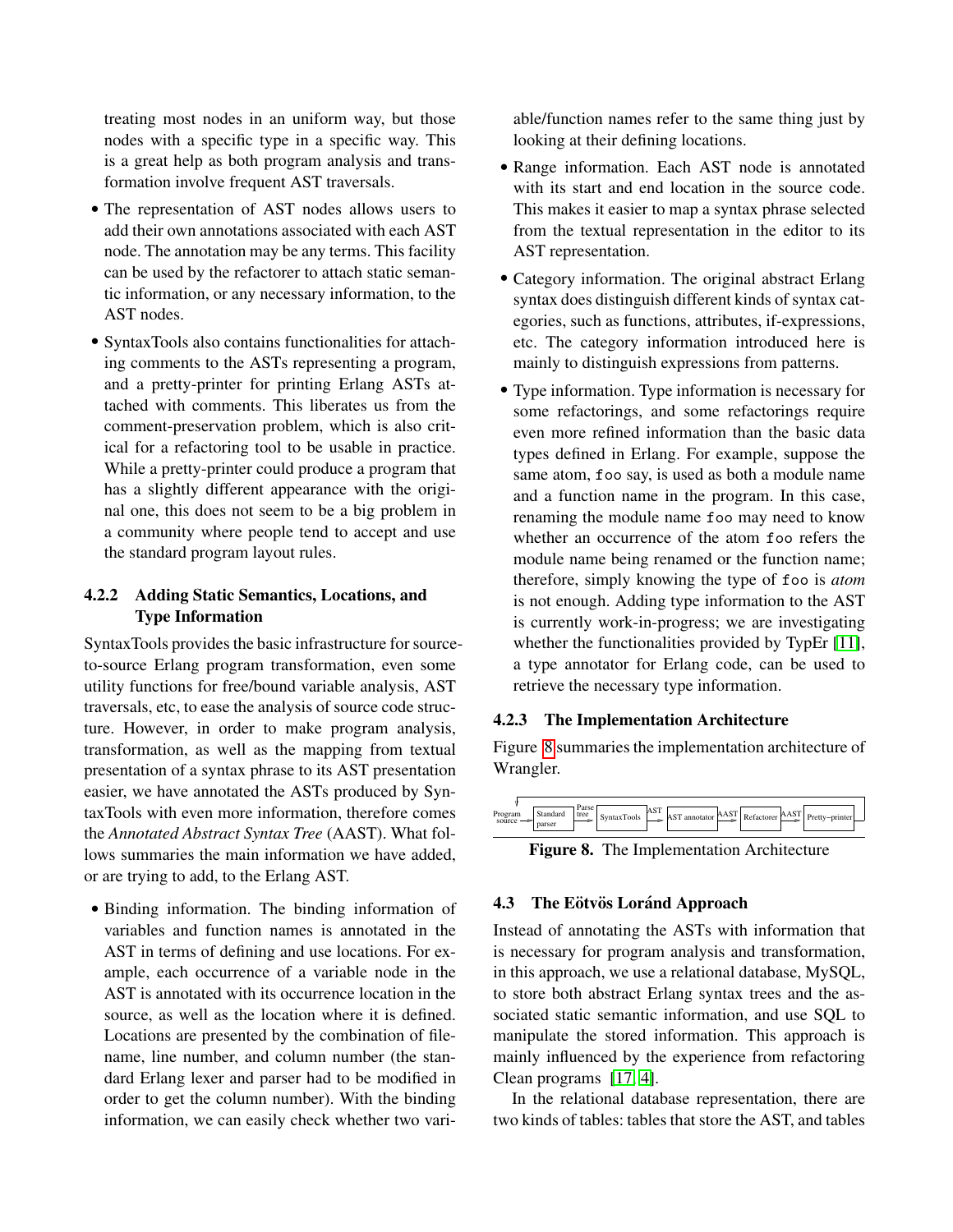| $\gcd_{30}({\rm N}_{15},\ {\rm M}_{16})$ when ${\rm N}_{17}$ >= $_{18}$ ${\rm M}_{19}$ $\;\rightarrow$ |  |
|--------------------------------------------------------------------------------------------------------|--|
| $gcd_{23}( N_{24} -_{15} M_{26}, M_{28});$                                                             |  |

| <b>Figure 9.</b> Source code of the example function clause. |  |
|--------------------------------------------------------------|--|
|--------------------------------------------------------------|--|

| information in the AST                                                                                                 | database equivalent |                               |  |
|------------------------------------------------------------------------------------------------------------------------|---------------------|-------------------------------|--|
|                                                                                                                        | table name          | record<br>that<br>in<br>table |  |
| 1 <sup>st</sup> parameter of clause 30<br>is node 15                                                                   | clause              | 30, 0, 1, 15                  |  |
| the name of variable 15 is N                                                                                           | name                | 15, "N"                       |  |
| $2nd$ parameter of clause 30<br>is node 16                                                                             | clause              | 30, 0, 2, 16                  |  |
| clause 30 has a guard, node 22                                                                                         | clause              | 30, 1, 1, 22                  |  |
| the left and right operands<br>and the operator of the infix<br>expression 20 are nodes 17,<br>19 and 18, respectively | $infix\_expr$       | 20, 17, 18, 19                |  |
| the body of clause 30 is<br>node 29                                                                                    | clause              | 30, 2, 1, 29                  |  |
| application 29 applies node 23                                                                                         | application         | 29, 0, 23                     |  |
| the content of atom 23 is gcd                                                                                          | name                | 23, "gcd"                     |  |
| 1 <sup>st</sup> param. of application<br>$29$ is node $27$                                                             | application         | 29, 1, 27                     |  |

Table 1. The representation of the code in Figure [9](#page-6-0) in the database.

that store semantic information. The syntax-related tables correspond to the "node types" of the abstract syntax of Erlang as introduced in the Erlang parser. Semantic information, such as scope and visibility of functions and variables, is stored separately in an extensible group of tables. Adding a new feature to the refactoring tool requires the implementation of an additional semantic analysis and the construction of some tables storing the collected semantic information. It is possible to store semantic information of different levels of abstraction in the same database and to support both low-level and high-level transformations.

As an example, consider the code in Figure [9.](#page-6-0) This is one of the clauses of a function that computes the greatest common divisor of two numbers. Each node of the AST is given a unique id. Every module also has its own id. These ids are written as subscripts in the code.

The database representation of the AST is illustrated in Table [1.](#page-6-1) The table names *clause*, *name*, *infix expr* and *application* refer to the corresponding syntactic categories. Without addressing any further technical details, one can observe that each table relates parent nodes of the corresponding type with their child  $nodes<sup>1</sup>$  $nodes<sup>1</sup>$  $nodes<sup>1</sup>$ 

In order to make information retrieval faster, an auxiliary table, *node type* was introduced. This table binds the id of each parent node to the table corresponding to its type. Semantic information about Erlang programs are stored in tables such as *var visib*,*fun visib* and *fun def*. The table *var visib* stores visibility information on variables, namely which occurrences of a variable name identify the same variable. This table has two columns: *occurrence* and *first occurrence*. The former is the identifier of a variable occurrence, and the latter is the identifier of the first occurrence of the same variable. The table *fun\_visib* stores similar information for function calls, and *fun def* maintains the arity and the defining clauses of functions.

The *rename variable* and *rename function* transformation is supported with three further table, *forbidden names*, *scope* and *scope visib*. The first describes names that are not allowed to use for variables (and for functions). This table contains the reserved words in Erlang, names of the built-in functions, and also userspecified forbidden names. The *scope* table contains the scope of the nodes, what is the most inner scope they are in. The *scope visib* table stores the hierarchy of the scopes.

As you can observe the resulting data structure is not a tree, but rather a graph, which represents more general connections. We hope it makes easier to implement the refactor steps.

#### 4.3.1 The Implementation Architecture

Figure [10](#page-6-3) summaries the implementation architecture of this approach. The refactor step updates the



Figure 10. The Implementation Architecture

database (which represents the AST and the semantic information), but the position information might

 $1$ <sup>1</sup> The price for the separation of tables containing syntactic information from tables containing semantic information is an increased redundancy in the database. For example, the "names" table stores the variable name for each occurrence of the same variable.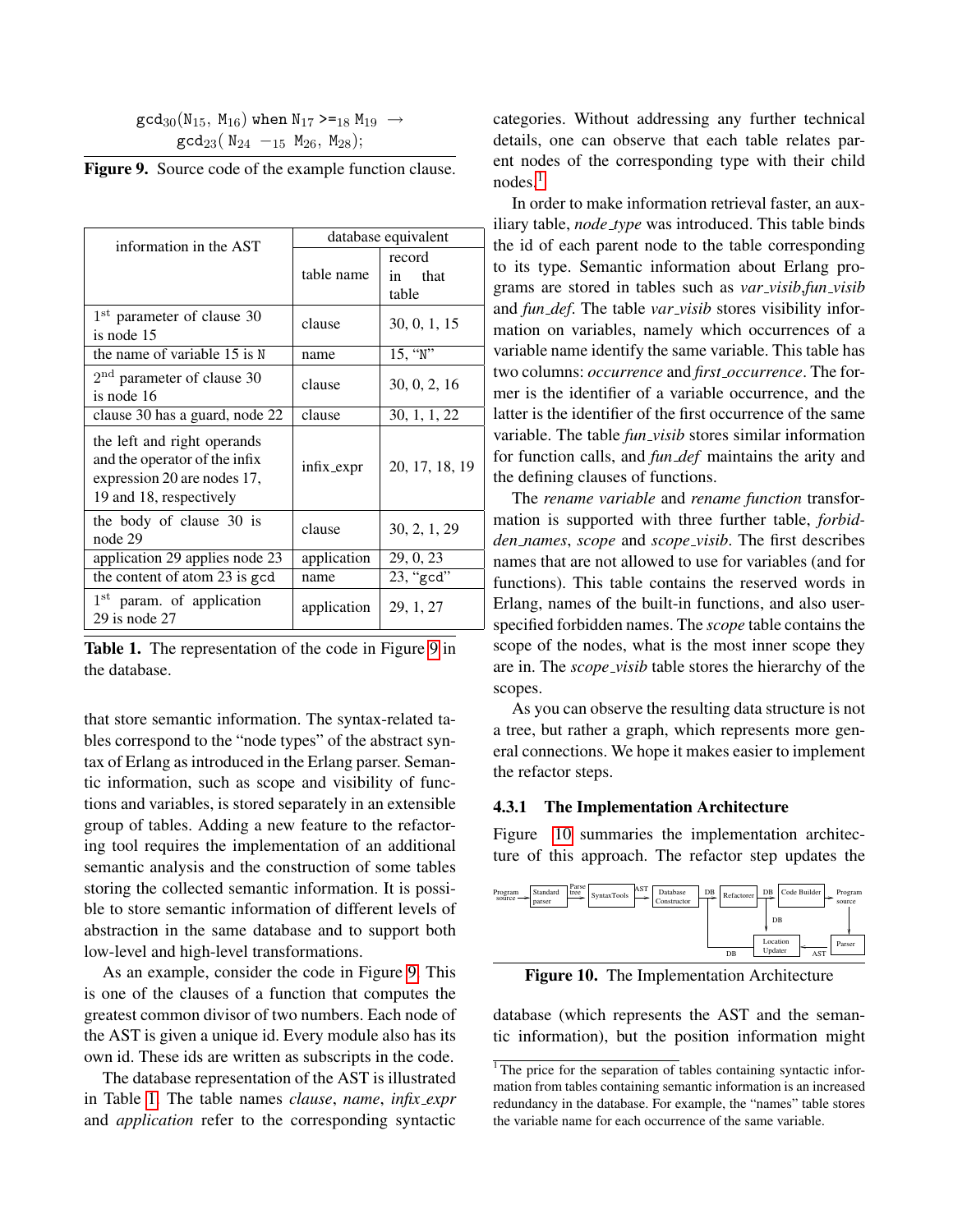no longer reflect the actual positions in the program source. In order to keep the position information upto-date, we build up the updated syntax tree from the database and use the pretty-printer to refresh the code, then the position information is updated by a simultaneous traversal of the syntax tree represented in the database, and the AST generated by parsing the refreshed code.

#### 4.4 Comparison

The major difference between the two approaches lies in how the syntactic and semantic information is stored and manipulated. Our first impression is that the second approach needs more time and effort on database designing and the migration of information from abstract Erlang syntax trees to the database; whereas the first approach is relatively light-weight. However, as the second approach tries to avoid reconstruction of the database between two consecutive refactorings by incrementally updating the database so as to keep the stored syntactic and semantic information up-to-date, it may worth the effort. At this stage, it is hard to say which approach is better.

Once both of the two refactoring tools have had support for a number of representative, module-aware refactorings, we would like to test and compare them on some large-scale Erlang programs, and find out the pros and cons of each approach.

#### 5. Refactorings: The Next Step

The refactorings implemented by both teams thus far are *structural* by nature; we plan also to implement module and data refactorings in line with our work in HaRe. We are also investigating transformations of features characteristic to Erlang, In this section we look at one example, which changes the pattern of communication within a system. We first present a scenario.

A system is constructed in which communication between processes is asynchronous; that is, messages are sent and receipts are not required. It becomes possible to optimise processing within the network by chopping out whole sections; this, however, requires sending a reply back to the sender. As is the case in many software developments, a refactoring can be the first step in modifying the system; in this case, the first step is to make the communication *synchronous*. In pictures, one way communication



is replaced by a two-way, synchronous pattern:



Such a transformation requires a message send to be followed by a receipt, transforming

```
pid!{self(),msg}
```
to

```
pid!{self(),msg},
receive
     \{pid, ok\} \rightarrow ok
```
and in the recipient the code

receive {Parent,msg} -> body

is replaced by

```
receive {Parent,msg} ->
    Parent!{self(),ok},
    body
```
We envisage implementing other concurrency-related refactorings, and in particular we expect to support transformations of concurrent systems written within the OTP framework; we discuss some other Erlangspecific refactorings now.

Built-in support for concurrency is one of the main features of Erlang. In a well-designed Erlang program, there should be a one-to-one mapping between the number of parallel processes and the number of truly parallel activities in the real world. The following refactoring allows to adjust the process structure in a program.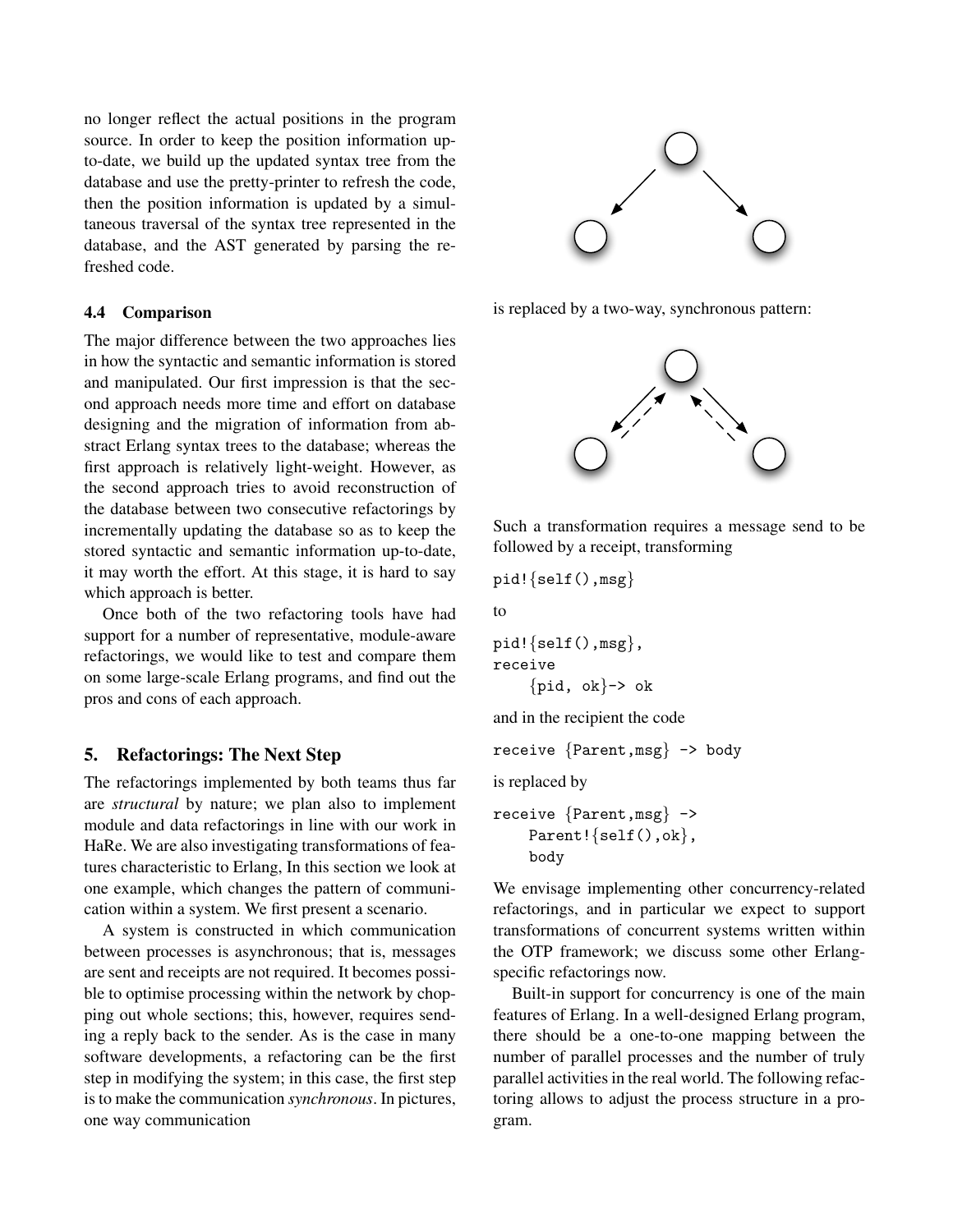• *Introduce/remove concurrency* by introducing or removing concurrent processes so as to achieve a better mapping between the parallel processes and the truly parallel activities of the problem being solved. For example, using processes and message passing when a function call can be used instead is a bad programming practice, and this refactoring should help to eliminate the un-desired process and message passing with a function call.

While defensive-style programming is a good programming practice when a sequential programming language is used, non-defensive style programming is the right thing to do when programming with Erlang. Erlang's *worker/supervisor* error handling mechanism allows a clear separation of error recovery code and normal case code. In this mechanism, both *workers* and *supervisors* are processes, where *workers* do the job, and *supervisors* observe the *workers*. If a *worker* crashes, it sends an error signal to its *supervisor*.

<span id="page-9-13"></span><span id="page-9-5"></span>• *From defensive-style programming to non-defensive style*. This refactoring helps to transform defensivestyle sequential error-handling code written in Erlang into concurrent error handling, typically using supervisor trees.

<span id="page-9-16"></span>Erlang programming idioms also expose various refactoring opportunities. Some examples are:

- <span id="page-9-8"></span>• *Transform a non-tail-recursive function to a tailrecursive function*. In Erlang, all servers must be tail-recursive, otherwise the server will consume memory until the system runs of it.
- <span id="page-9-11"></span>• *Remove import attributes*. Using import attributes makes it harder to directly see in what module a function is defined. Import attributes can be removed by using remote function call when a call of function defined in another module is needed.
- <span id="page-9-1"></span><span id="page-9-0"></span>• *From meta to normal function application* by replacing apply(Module, Fun, Args) with

<span id="page-9-4"></span>Module:Fun(Arg1, Arg2,..., ArgN)

<span id="page-9-2"></span>when the number of elements in the arguments, Args, is known at compile-time.

<span id="page-9-3"></span>• *Refactoring non-OTP code towards an OTP pattern*. Doing this from pure Erlang code is going to be very challenging, but the whole transformation can be decomposed into a number of elementary refactorings, <span id="page-9-6"></span>and each elementary refactoring brings the code a bit closer to the desired OTP pattern.

#### <span id="page-9-12"></span>6. Conclusion

<span id="page-9-9"></span>We conclude by surveying related work, and by looking at what we plan to do next.

#### <span id="page-9-15"></span>6.1 Related Work

<span id="page-9-14"></span>Programmers used refactoring to make their code more readable, better structured or more apt for further extensions long before the first papers appeared on the topic (e.g. [\[13\]](#page-9-9)). The field was given much greater prominence with the publication by Fowler's [\[6\]](#page-9-0), which particularly addressed a wide range of 'manual' refactorings for Java.

<span id="page-9-10"></span><span id="page-9-7"></span>Tool support for refactoring is available mostly to object-oriented languages. The first tool was the refactoring browser for Smalltalk [\[16\]](#page-9-10). Most tools target Java (IntelliJ Idea, Eclipse, JFactor, Together-J etc.), but there are some for .NET (ReSharper, C# Refactory, Refactor! Pro and JustCode!), C++ (SlickEdit, Ref++ and Xrefactory) and other languages as well. Common refactorings offered by the tools include those that rename program entities (variables, subprograms, modules), those that extract or inline program units, or those that change the static model of classes. A good summary of tools and refactorings can be found at [\[5\]](#page-9-11), and [\[12\]](#page-9-12) is an exhaustive survey of the field of software refactoring.

Marcio Lopes Cornèlio formalizes refactorings in an object-oriented language [\[2\]](#page-9-13). Some preconditions of refactorings are not simple to compute from the static program text in case of dynamic languages like Smalltalk and Python [\[16,](#page-9-10) [15\]](#page-9-14). The Smalltalk refactoring browser applies dynamic analysis to resolve this problem.

To improve the quality of a code according to a redesign proposal or enforce coding conventions needs support for complex refactoring operations. Planning a sequence of refactoring steps needs refactoring analysis and plan to achieve desirable system structure [\[14\]](#page-9-15). Frameworks and libraries change their APIs from time to time. Migrating an application to a new API is tedious work, but typically some eighty percent of the changes will be refactoring steps. Automated detection, record and replay of refactoring steps may support upgrading of components according using the new API [\[3\]](#page-9-16).